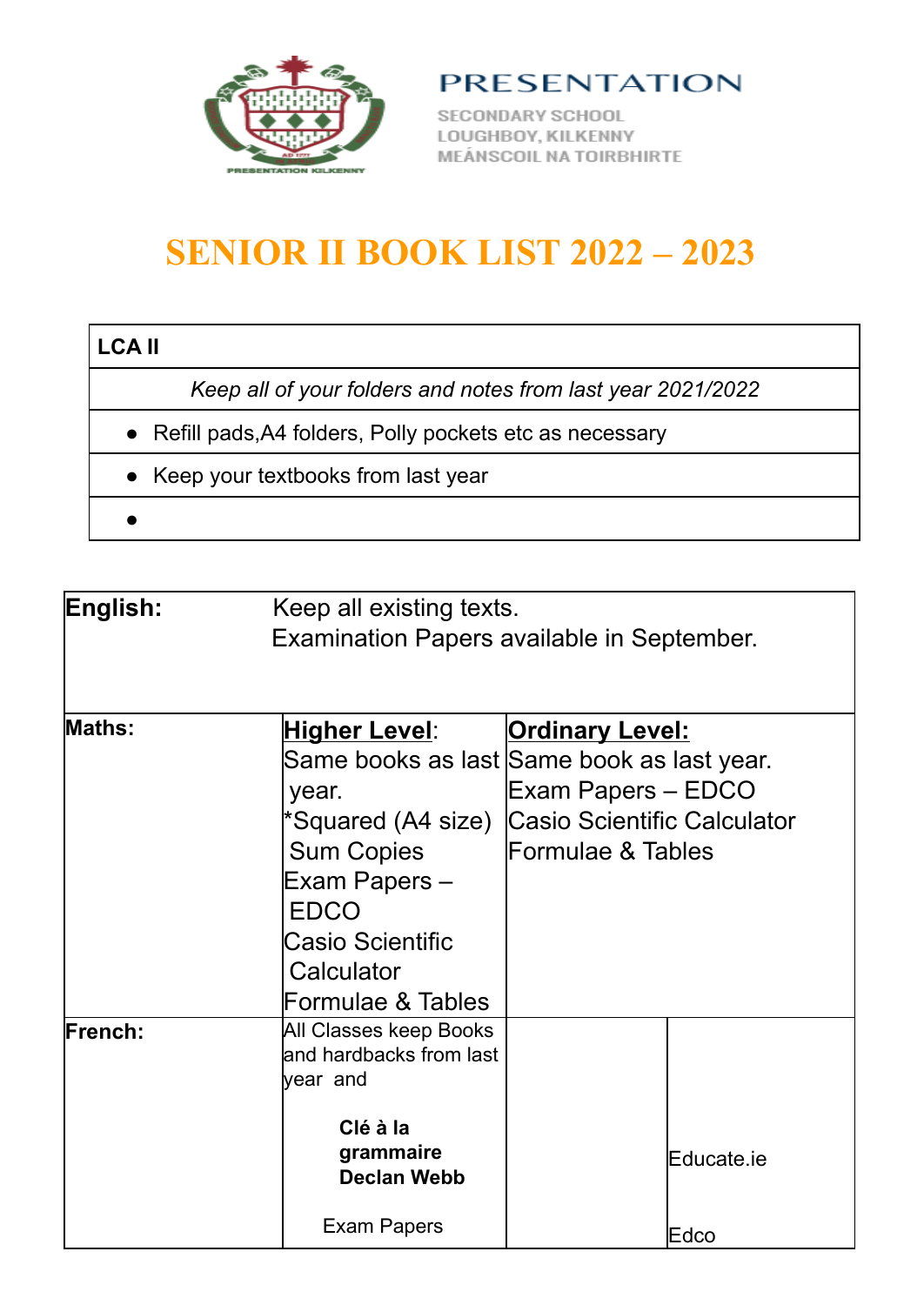

**SECONDARY SCHOOL** LOUGHBOY, KILKENNY MEÁNSCOIL NA TOIRBHIRTE

| Spanish:           | <u>Higher Level:</u><br>Same books from last<br>year<br>ŏ.<br><b>Examination Papers</b><br>Edco                                                                                                                                                   | <b>Ordinary Level:</b><br>Same books from<br>last year<br>8<br>Examination<br>Papers<br>Edco |  |
|--------------------|---------------------------------------------------------------------------------------------------------------------------------------------------------------------------------------------------------------------------------------------------|----------------------------------------------------------------------------------------------|--|
| Home<br>Economics: | eaving Certificate<br><b>Exam Papers</b><br>Educate.ie                                                                                                                                                                                            |                                                                                              |  |
| <b>Music:</b>      | Keep<br>books/scores/hardback/<br>notes from 5th year<br>Scores Set A:<br>Gerald Barry: Piano<br>Quartet No 1<br>Bach Cantata - Jesu,<br>Der du meine Seele<br><b>BWV 78</b><br>Leaving Cert Exam<br>Papers                                       | Edco                                                                                         |  |
| Gaeilge:           | <b>Higher level and</b><br><b>Ordinary level:</b><br>Keep all books from 5th<br>Yr<br>€100 deposit will<br>be<br>collected for an <b>optional</b><br>Gaeltacht trip to Dingle<br>by Friday the 21st of<br>October<br>through<br>the<br>VSware app |                                                                                              |  |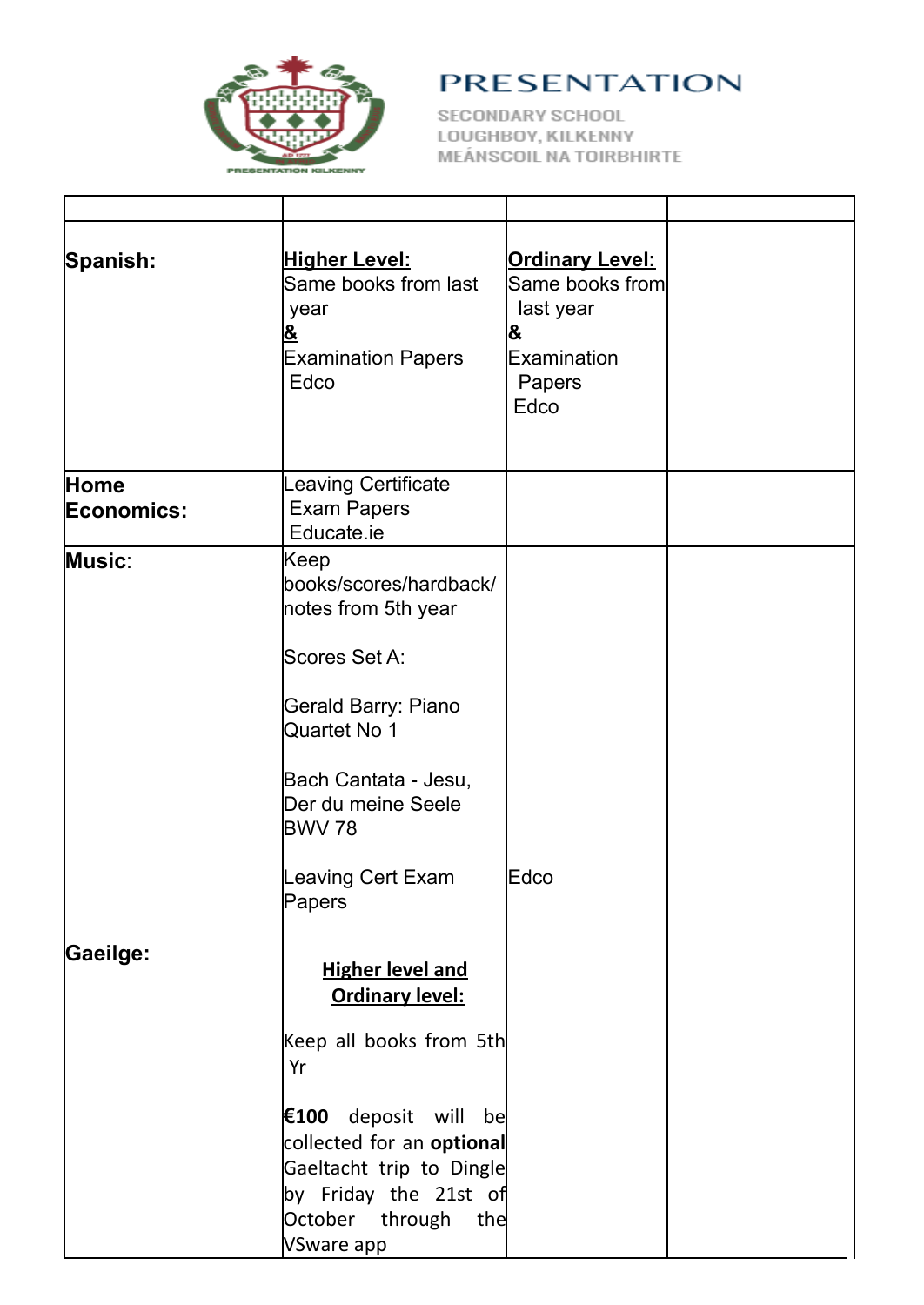

**SECONDARY SCHOOL** LOUGHBOY, KILKENNY MEÁNSCOIL NA TOIRBHIRTE

|                  | <b>Examination Papers</b>                                                                                            |                                                  | Edco          |
|------------------|----------------------------------------------------------------------------------------------------------------------|--------------------------------------------------|---------------|
|                  | <b>Higher level classes</b><br><u>only:</u><br>An Triail                                                             | Mairéad Ní<br>Ghráda                             | <b>An Gum</b> |
|                  | Ms. Geary's class only:                                                                                              |                                                  |               |
|                  | $\mathsf{\mathsf{\mathsf{\mathsf{E}17}}}$ will be collected for<br>Dréimire during the first<br>week back.           |                                                  |               |
|                  | Keep books from 5th                                                                                                  |                                                  |               |
| <b>History:</b>  | Yr                                                                                                                   |                                                  |               |
|                  | "The United<br>States and the<br>world 1945-1989"                                                                    | Maire de Buitleir lEdCo<br>and Stephan<br>Tonge. |               |
|                  |                                                                                                                      |                                                  |               |
| Geography:       | Same textbooks as<br>last year.                                                                                      |                                                  |               |
|                  | Exam Papers - Edco                                                                                                   |                                                  |               |
| <b>Guidance:</b> | Hardback Notebook<br>Reach + Textbook as<br>per last year                                                            |                                                  |               |
| <b>Religion:</b> | Life Matters: Senior Cycle<br>Religious Education.<br>Same as last year<br>A4 Hardback/copy<br>€10 for Re Teacher in | Niall Boyle                                      | Mentor        |